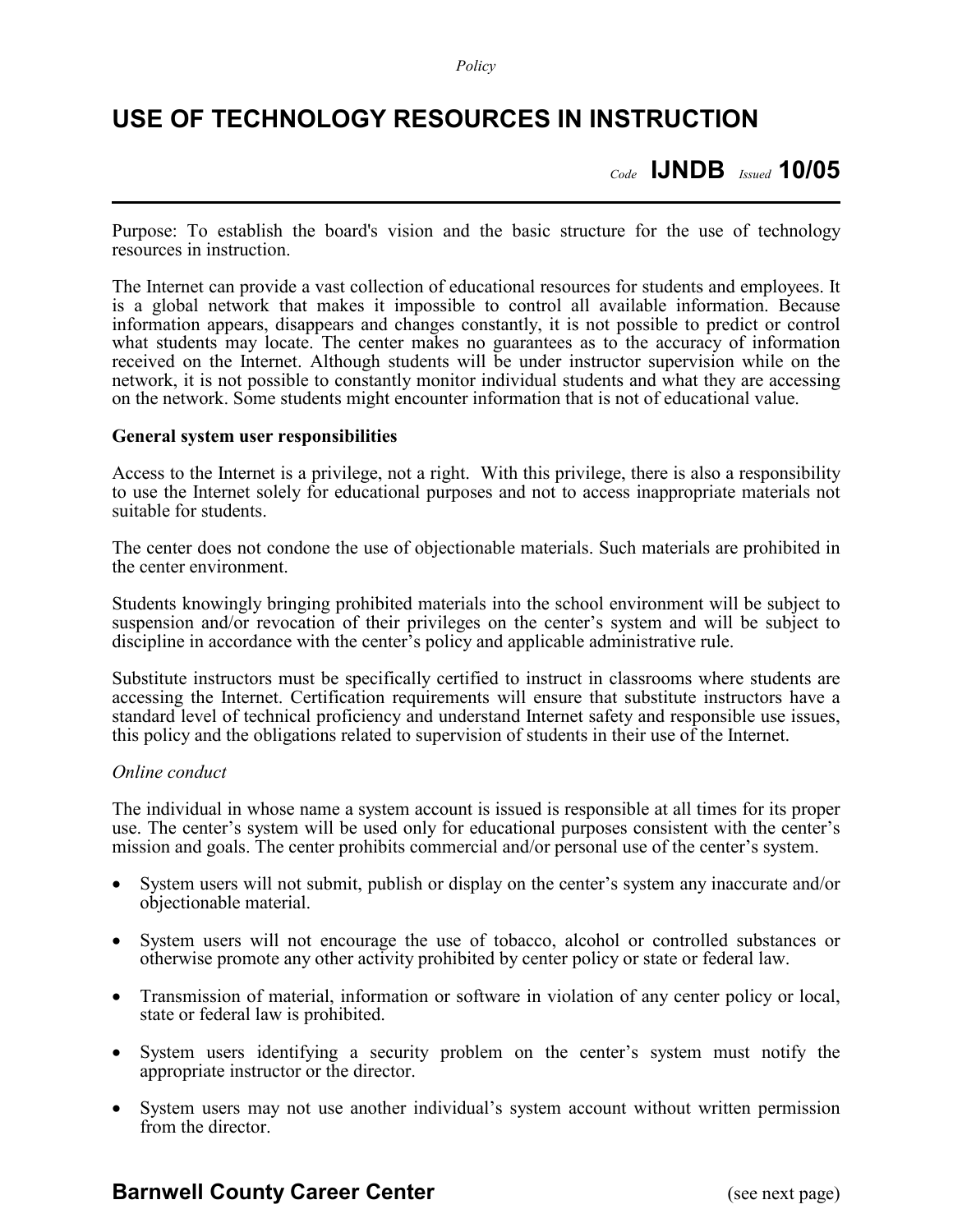# **PAGE 2 - IJNDB - USE OF TECHNOLOGY RESOURCES IN INSTRUCTION**

- Attempts by a student to log onto the center's system as a center employee will result in cancellation of user privileges and may result in disciplinary action up to and including expulsion.
- System users will not write to directories other than their own as identified by the center.
- Instructors may require students to restrict access to course program files.
- Any system user identified as a security risk or having a history of violations of center and/or building computer-use guidelines may be denied access to the center's system.
- Forgery or attempted forgery of electronic mail messages is prohibited. Attempts to read, delete, copy or modify the electronic mail of other system users is prohibited, as is deliberate interference with the ability of other system users to send/receive electronic mail.
- Any software having the purpose of damaging the center's system or other user's system is prohibited.
- Copyrighted material may not be placed on any system connected to the center's system without the author's permission. Only the owner's or individuals the owner specifically authorizes may upload copyrighted material to the system.
- System users may download copyrighted material for their own use. System users may redistribute non-commercial copyrighted programs only with the express permission of the owner or authorized person. Such permission must be specified in the document or must be obtained directly from the author in accordance with applicable copyright laws, center policy and administrative rules.
- System users may upload public domain programs to the system. System users may also download public domain programs for their own use or non-commercially redistribute a public domain program. System users are responsible for determining whether a program is in the public domain.

### **Internet usage guidelines**

- Prohibit transmission of any material in violation of any federal or state laws or regulations to include, but not be limited to, the following.
	- copyrighted material
	- threatening or obscene material
	- material protected by trade secret
	- sexual harassment
	- other forms of discrimination
- Require all users to accept the responsibility to safeguard their passwords.
- Prohibit the downloading of software, files, etc., without permission of the network administrator.
- Prohibit access/modification to any files to which the user has not been given appropriate authorization.
- Prohibit the posting of photos of students without administration approval and parental permission.

### **Barnwell County Career Center** (see next page)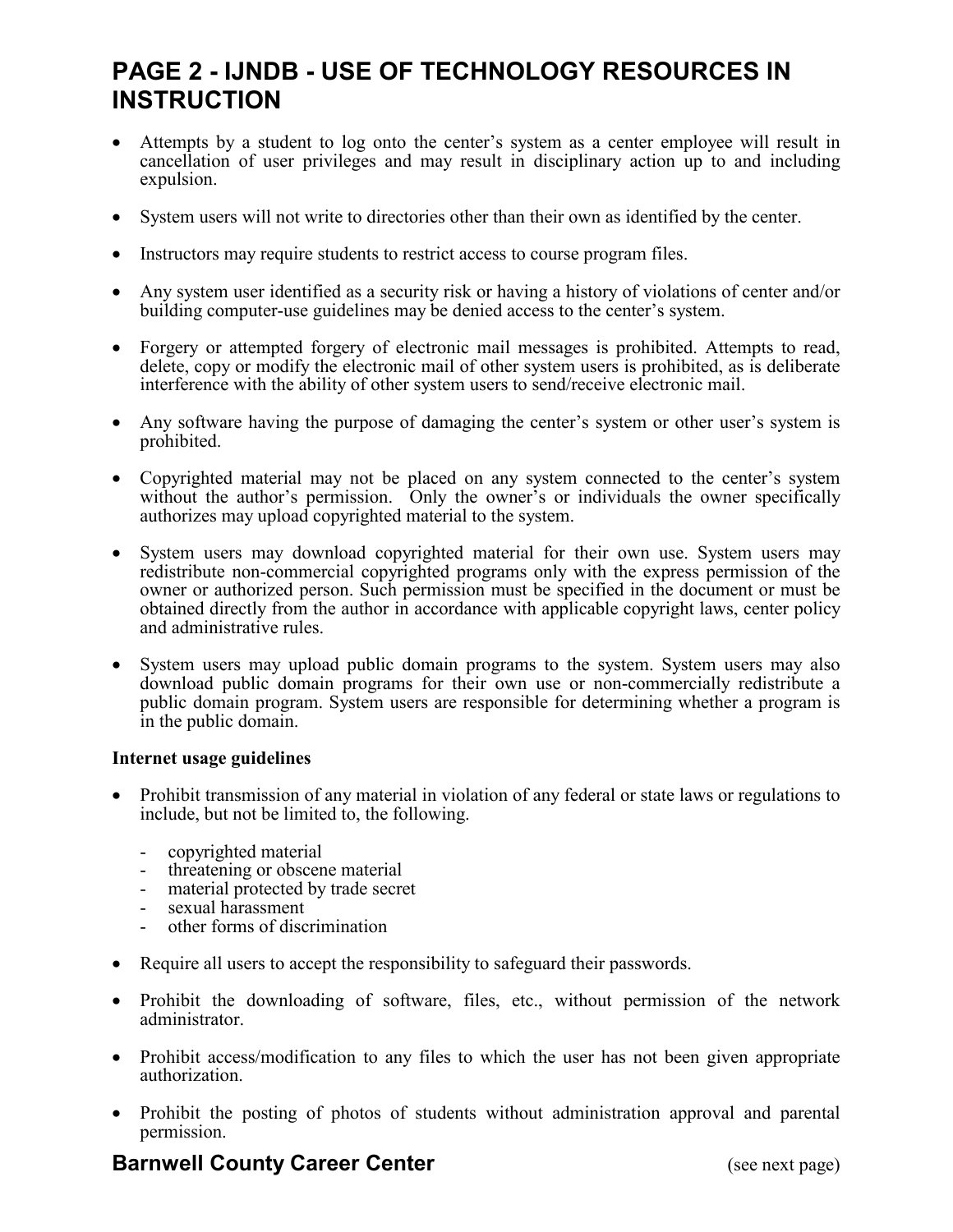## **PAGE 3 - IJNDB - USE OF TECHNOLOGY RESOURCES IN INSTRUCTION**

- Allow the downloading of only material that is not a copyright violation; copyrighted photos and cartoons are not downloadable; QuickTime movie segments are not allowable if they are on the ALA approved list.
- Prohibit student participation in any form of electronic "chat" unless it is for specific educational purposes and directly supervised by staff.
- Require staff supervision when students access the Internet.
- Require "safe" and "valid" Internet searching.
- Provide Internet filtering software to decrease the ability of users to access websites displaying obscene material.

### **Accessing inappropriate sites**

Student Internet activities will be monitored by the center to ensure students are not accessing inappropriate sites that have visual depictions that include obscenity, child pornography or are harmful to minors. The center will use technology protection measures to protect students from inappropriate access.

The center will provide reasonable notice of and at least one public hearing or meeting to address and communicate its Internet safety measures.

Computer technicians at the center who are working with a computer and come across sexually explicit images of children must report this to law enforcement. The report must include the name and address of the owner or person in possession of the computer.

### **Technology protection measure (filtering software)**

The center has selected a technology protection measure (filtering software) for use with the center's Internet system and has specified the manner in which the technology protection measure will be configured. The technology protection measure will always be configured to protect against access to material that is obscene, child pornography and material that is harmful to minors, as defined by the Children's Internet Protection Act (CIPA). The center may, from time to time, reconfigure the technology protection measure to best meet the educational needs of the center and address the safety needs of the students.

The technology coordinator will conduct an annual analysis of the effectiveness of the selected technology protection measure (filtering software) and make recommendations to the director regarding the selection and configuration of such measure.

The technology protection measure (filtering software) may not be disabled at any time that students may be using the center Internet system, if such disabling will cease to protect against access to materials that are prohibited under CIPA. The technology protection measure may be disabled during non-student use time for system administrative purposes.

### *Unblocking filtering software*

Authority will be granted to selected educators to temporarily or permanently unblock access to sites blocked by the technology protection measure (filtering software) in order to ensure that the

### **Barnwell County Career Center** (see next page)